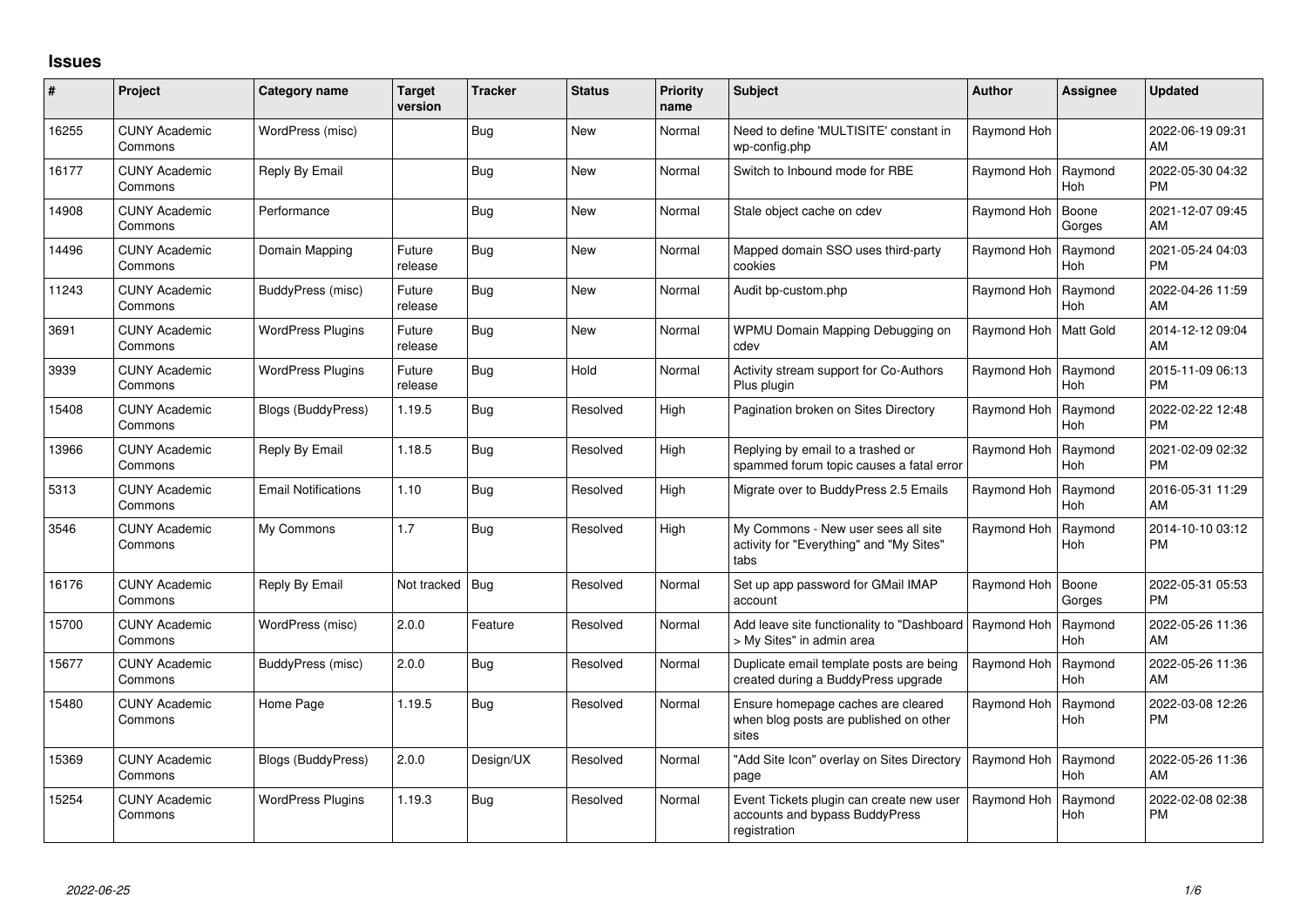| #     | Project                         | Category name                  | <b>Target</b><br>version | <b>Tracker</b> | <b>Status</b> | Priority<br>name | <b>Subject</b>                                                                                       | Author      | <b>Assignee</b>       | <b>Updated</b>                |
|-------|---------------------------------|--------------------------------|--------------------------|----------------|---------------|------------------|------------------------------------------------------------------------------------------------------|-------------|-----------------------|-------------------------------|
| 15216 | <b>CUNY Academic</b><br>Commons | BuddyPress (misc)              | 1.19.2                   | Bug            | Resolved      | Normal           | Blog posts and comments from private<br>sites shouldn't be visible in sitewide<br>activity stream    | Raymond Hoh | Raymond<br>Hoh        | 2022-01-25 11:33<br>AM        |
| 15215 | <b>CUNY Academic</b><br>Commons | BuddyPress (misc)              | 1.19.2                   | <b>Bug</b>     | Resolved      | Normal           | bbPress adds 'no-js' body CSS class, but<br>doesn't remove the class on all pages                    | Raymond Hoh | Raymond<br>Hoh        | 2022-01-25 11:33<br>AM        |
| 15213 | <b>CUNY Academic</b><br>Commons | Layout                         | 1.19.2                   | Bug            | Resolved      | Normal           | Layout for some group interior pages not<br>floating to the right                                    | Raymond Hoh | Raymond<br><b>Hoh</b> | 2022-01-24 06:59<br><b>PM</b> |
| 15175 | <b>CUNY Academic</b><br>Commons | BuddyPress (misc)              | 1.19.1                   | <b>Bug</b>     | Resolved      | Normal           | "Load More" button not working correctly<br>on a user's "Commons Profile > Activity"<br>page         | Raymond Hoh | Raymond<br>Hoh        | 2022-01-11 04:41<br><b>PM</b> |
| 15145 | <b>CUNY Academic</b><br>Commons | Layout                         | 1.19.1                   | <b>Bug</b>     | Resolved      | Normal           | Sitewide footer navigation shows all<br>sub-menu items instead of just primary<br>ones               | Raymond Hoh | Raymond<br><b>Hoh</b> | 2022-01-04 08:09<br>PM        |
| 15144 | <b>CUNY Academic</b><br>Commons | Performance                    | 1.19.1                   | Bug            | Resolved      | Normal           | Move logged-in user checks for bbPress<br>BP Notification Grabber later down the<br>page             | Raymond Hoh | Raymond<br>Hoh        | 2022-01-11 04:41<br><b>PM</b> |
| 15127 | <b>CUNY Academic</b><br>Commons | Accessibility                  | 1.19.1                   | Bug            | Resolved      | Normal           | Homepage accessibility enhancements                                                                  | Raymond Hoh | Raymond<br>Hoh        | 2022-01-11 04:41<br><b>PM</b> |
| 15029 | <b>CUNY Academic</b><br>Commons | Social Paper                   | 1.18.24                  | <b>Bug</b>     | Resolved      | Normal           | Social papers with post passwords<br>should not record 'new cacsp edit'<br>activity items            | Raymond Hoh | Raymond<br><b>Hoh</b> | 2021-12-02 04:15<br><b>PM</b> |
| 14945 | <b>CUNY Academic</b><br>Commons | Home Page                      | 1.19.0                   | <b>Bug</b>     | Resolved      | Normal           | Fix News page display after new header<br>and footer                                                 | Raymond Hoh | Raymond<br><b>Hoh</b> | 2022-01-04 11:20<br>AM        |
| 14909 | <b>CUNY Academic</b><br>Commons | Performance                    | 1.19.0                   | <b>Bug</b>     | Resolved      | Normal           | Reducing DB queries and asset loading<br>on the main site                                            | Raymond Hoh | Raymond<br><b>Hoh</b> | 2022-01-04 10:30<br>AM        |
| 14749 | <b>CUNY Academic</b><br>Commons | DiRT Integration               | 1.18.18                  | <b>Bug</b>     | Resolved      | Normal           | "Digital Research Tools" adminbar item<br>should not show when logged out                            | Raymond Hoh | Raymond<br>Hoh        | 2021-09-07 11:51<br>AM        |
| 14704 | <b>CUNY Academic</b><br>Commons | Group Forums                   | 1.18.16                  | Bug            | Resolved      | Normal           | <b>Additional bbPress fixes</b>                                                                      | Raymond Hoh | Raymond<br>Hoh        | 2021-08-10 11:16<br>AM        |
| 14299 | <b>CUNY Academic</b><br>Commons | WordPress (misc)               | 1.18.8                   | Bug            | Resolved      | Normal           | Remove Site Health scheduled task                                                                    | Raymond Hoh | Raymond<br><b>Hoh</b> | 2021-04-09 06:57<br><b>PM</b> |
| 14223 | <b>CUNY Academic</b><br>Commons | BuddyPress (misc)              | 1.18.19                  | Bug            | Resolved      | Normal           | Non-public site visibility change should<br>update all related site activity visibility to<br>hidden | Raymond Hoh | Raymond<br>Hoh        | 2021-10-05 02:03<br>PM        |
| 13859 | <b>CUNY Academic</b><br>Commons | BuddyPress (misc)              | 1.18.3                   | Bug            | Resolved      | Normal           | Reset current blog in BP MPO Activity<br>Filter plugin                                               | Raymond Hoh | Raymond<br><b>Hoh</b> | 2021-01-26 04:43<br><b>PM</b> |
| 13721 | <b>CUNY Academic</b><br>Commons | <b>WordPress Plugins</b>       | 1.18.1                   | <b>Bug</b>     | Resolved      | Normal           | Update Contact Form 7                                                                                | Raymond Hoh | Raymond<br>Hoh        | 2020-12-17 08:41<br><b>PM</b> |
| 13497 | <b>CUNY Academic</b><br>Commons | Internal Tools and<br>Workflow | 1.17.6                   | Bug            | Resolved      | Normal           | Remove Elemental theme cache files                                                                   | Raymond Hoh | Raymond<br>Hoh        | 2020-10-27 11:00<br>AM        |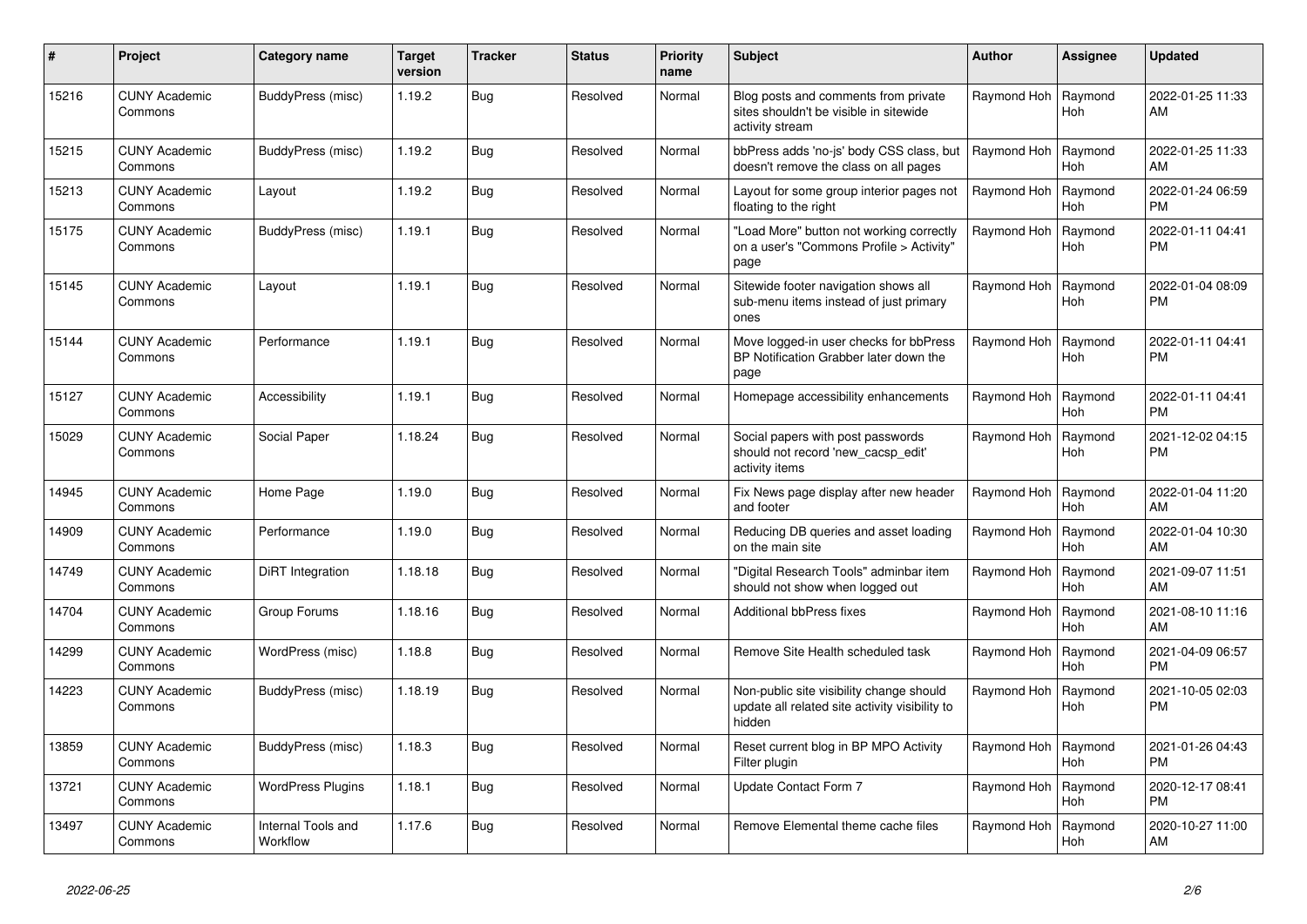| #     | Project                               | Category name              | <b>Target</b><br>version | <b>Tracker</b> | <b>Status</b> | Priority<br>name | <b>Subject</b>                                                                | Author      | <b>Assignee</b>       | <b>Updated</b>                |
|-------|---------------------------------------|----------------------------|--------------------------|----------------|---------------|------------------|-------------------------------------------------------------------------------|-------------|-----------------------|-------------------------------|
| 13455 | <b>CUNY Academic</b><br>Commons       | Domain Mapping             | 1.18.0                   | Bug            | Resolved      | Normal           | Switch from WPMU Domain Mapping to<br>Mercator                                | Raymond Hoh | Raymond<br>Hoh        | 2020-12-08 11:18<br>AM        |
| 13332 | <b>CUNY Academic</b><br>Commons       | Reply By Email             | 1.17.4                   | <b>Bug</b>     | Resolved      | Normal           | 'Reply-To' email header can be corrupted<br>in WordPress 5.5                  | Raymond Hoh | Raymond<br><b>Hoh</b> | 2020-09-22 12:08<br><b>PM</b> |
| 13000 | <b>CUNY Academic</b><br>Commons       | Accessibility              | 1.17.0                   | Feature        | Resolved      | Normal           | New accessible email subscriptions panel                                      | Raymond Hoh | Raymond<br>Hoh        | 2020-07-28 11:09<br>AM        |
| 12850 | <b>CUNY Academic</b><br>Commons       | <b>WordPress Plugins</b>   | 1.16.14                  | Bug            | Resolved      | Normal           | Event Tickets plugin calls<br>wp_cache_flush() after every ticket<br>addition | Raymond Hoh | Raymond<br><b>Hoh</b> | 2020-06-09 11:56<br>AM        |
| 12827 | <b>NYCDH Community</b><br><b>Site</b> |                            |                          | Maintenance    | Resolved      | Normal           | Events Calendar Pro and Filter Bar plugin   Raymond Hoh<br>update             |             | Jesse<br>Merandy      | 2020-05-20 03:33<br><b>PM</b> |
| 12654 | <b>CUNY Academic</b><br>Commons       | <b>WordPress Plugins</b>   | 1.16.9                   | Feature        | Resolved      | Normal           | Update Google Docs Shortcode to v0.5                                          | Raymond Hoh | Raymond<br><b>Hoh</b> | 2020-04-14 11:20<br>AM        |
| 12606 | <b>CUNY Academic</b><br>Commons       | <b>WordPress Plugins</b>   | 1.16.9                   | <b>Bug</b>     | Resolved      | Normal           | Disable PHP sessions for Custom<br>Sidebars plugin                            | Raymond Hoh | Raymond<br>Hoh        | 2020-04-14 11:20<br>AM        |
| 12594 | <b>CUNY Academic</b><br>Commons       | <b>WordPress Plugins</b>   | 1.16.9                   | <b>Bug</b>     | Resolved      | Normal           | Remove Backtype Connect plugin                                                | Raymond Hoh | Raymond<br><b>Hoh</b> | 2020-04-14 11:20<br>AM        |
| 12551 | <b>CUNY Academic</b><br>Commons       | WordPress (misc)           | 1.17.0                   | <b>Bug</b>     | Resolved      | Normal           | Preparing for PHP 7.4                                                         | Raymond Hoh |                       | 2020-07-14 01:13<br><b>PM</b> |
| 12240 | <b>CUNY Academic</b><br>Commons       | <b>WordPress Plugins</b>   | 1.16.3                   | Bug            | Resolved      | Normal           | wp-ms-request-membership not added<br>properly as a git submodule             | Raymond Hoh | Raymond<br>Hoh        | 2019-12-27 01:05<br><b>PM</b> |
| 11998 | <b>CUNY Academic</b><br>Commons       | <b>Email Notifications</b> | 1.15.12                  | Bug            | Resolved      | Normal           | Groupblog post emails can potentially<br>contain the wrong content            | Raymond Hoh | Raymond<br><b>Hoh</b> | 2019-10-22 11:54<br>AM        |
| 11891 | <b>CUNY Academic</b><br>Commons       | Events                     | 1.15.10                  | <b>Bug</b>     | Resolved      | Normal           | Private group calendar iCal URLs should<br>be accessible without logging in   | Raymond Hoh | Raymond<br><b>Hoh</b> | 2019-09-24 11:09<br>AM        |
| 11855 | <b>CUNY Academic</b><br>Commons       | WordPress (misc)           | 1.15.10                  | Bug            | Resolved      | Normal           | 'More Privacy Options" message not<br>showing on login page                   | Raymond Hoh | Raymond<br><b>Hoh</b> | 2019-09-24 11:09<br>AM        |
| 11335 | <b>CUNY Academic</b><br>Commons       | <b>WordPress Plugins</b>   | 1.15                     | Bug            | Resolved      | Normal           | Add mobile responsive styles for Creative<br>Commons license popup            | Raymond Hoh | Raymond<br>Hoh        | 2019-04-16 02:21<br><b>PM</b> |
| 11297 | <b>CUNY Academic</b><br>Commons       | WordPress (misc)           | 1.14.11                  | <b>Bug</b>     | Resolved      | Normal           | Two versions of the same plugin and<br>theme exist                            | Raymond Hoh | Boone<br>Gorges       | 2019-04-23 10:44<br>AM        |
| 11250 | <b>CUNY Academic</b><br>Commons       | WordPress (misc)           | 1.14.11                  | Feature        | Resolved      | Normal           | Update assets needed for GCDI site                                            | Raymond Hoh | Raymond<br>Hoh        | 2019-04-23 09:27<br>AM        |
| 11164 | <b>CUNY Academic</b><br>Commons       | Spam/Spam<br>Prevention    | 1.14.7                   | Bug            | Resolved      | Normal           | Anonymous blog comments are empty                                             | Raymond Hoh | Raymond<br><b>Hoh</b> | 2019-02-26 02:04<br><b>PM</b> |
| 11083 | <b>CUNY Academic</b><br>Commons       | BuddyPress (misc)          | 1.14.6                   | <b>Bug</b>     | Resolved      | Normal           | "My Settings > Export Data" page is<br>blank                                  | Raymond Hoh | Raymond<br><b>Hoh</b> | 2019-02-12 12:08<br><b>PM</b> |
| 11013 | NYCDH Community<br>Site               |                            |                          | Bug            | Resolved      | Normal           | Convert subdomain install to subdirectory<br>install                          | Raymond Hoh | Raymond<br><b>Hoh</b> | 2019-05-21 11:07<br>AM        |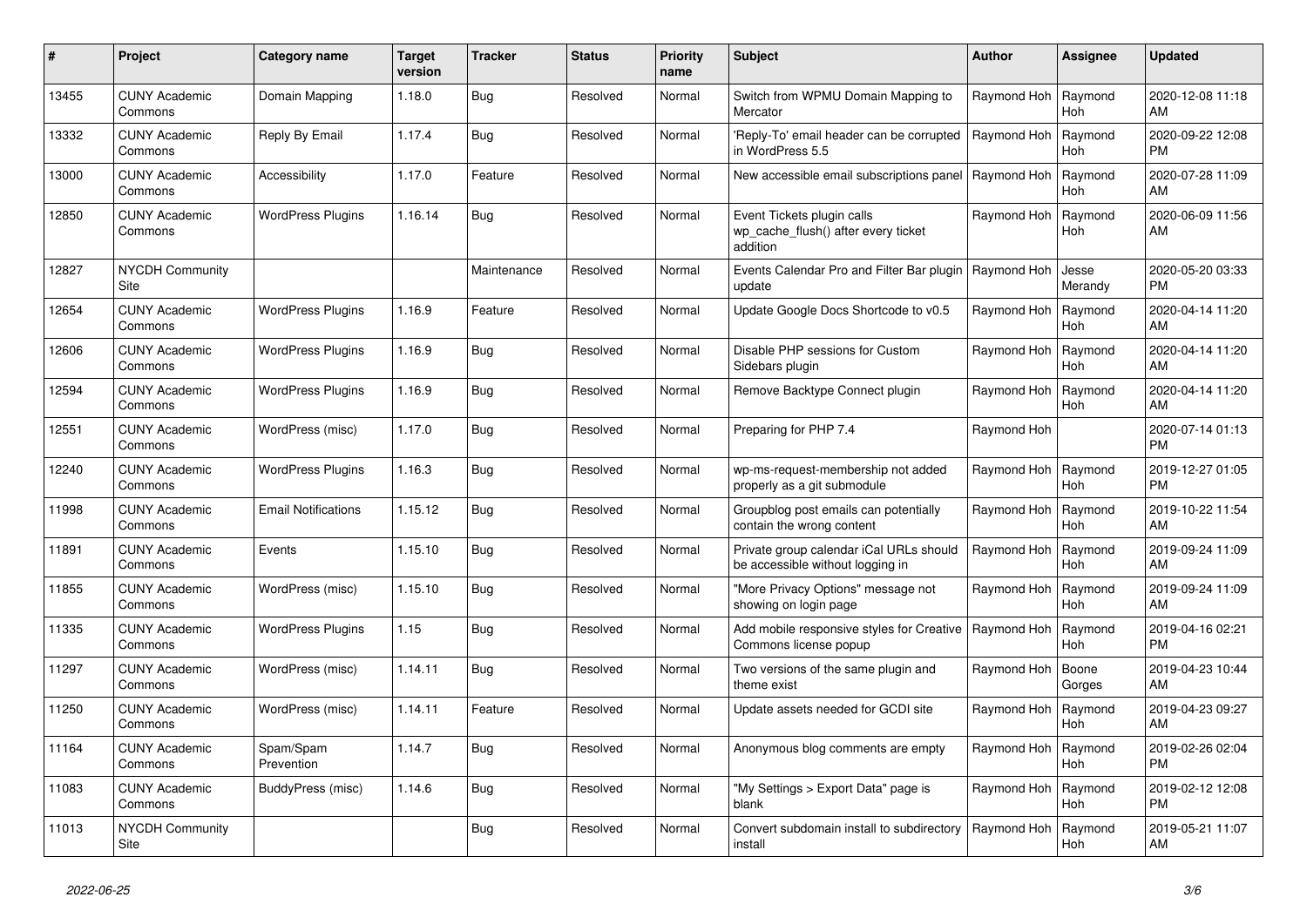| #     | Project                         | Category name              | <b>Target</b><br>version | <b>Tracker</b> | <b>Status</b> | <b>Priority</b><br>name | <b>Subject</b>                                                                  | <b>Author</b> | Assignee              | <b>Updated</b>                |
|-------|---------------------------------|----------------------------|--------------------------|----------------|---------------|-------------------------|---------------------------------------------------------------------------------|---------------|-----------------------|-------------------------------|
| 10564 | <b>CUNY Academic</b><br>Commons | <b>WordPress Plugins</b>   | 1.14.1                   | <b>Bug</b>     | Resolved      | Normal                  | PHP 7.2 Incompatibility Problems                                                | Raymond Hoh   | Raymond<br><b>Hoh</b> | 2018-11-19 10:06<br>AM        |
| 10421 | <b>CUNY Academic</b><br>Commons | Meta                       | 1.15                     | Feature        | Resolved      | Normal                  | Creative Commons license needs to be<br>updated?                                | Raymond Hoh   | <b>Matt Gold</b>      | 2019-05-07 02:30<br><b>PM</b> |
| 9810  | <b>CUNY Academic</b><br>Commons | <b>WordPress Plugins</b>   | 1.13.2                   | <b>Bug</b>     | Resolved      | Normal                  | Yoast SEO doesn't support the Guest<br>Authors feature of Co-Authors Plus       | Raymond Hoh   | Raymond<br><b>Hoh</b> | 2018-05-22 11:56<br>AM        |
| 9639  | <b>CUNY Academic</b><br>Commons | commonsinabox.org          | Not tracked   Bug        |                | Resolved      | Normal                  | Users having problems posting to the<br>forums                                  | Raymond Hoh   | Boone<br>Gorges       | 2018-04-20 11:37<br>AM        |
| 9486  | <b>CUNY Academic</b><br>Commons | Group Forums               | 1.12.11                  | Bug            | Resolved      | Normal                  | Revision logs show up when quoting a<br>full forum post                         | Raymond Hoh   | Raymond<br>Hoh        | 2018-03-27 12:49<br><b>PM</b> |
| 9203  | <b>CUNY Academic</b><br>Commons | Events                     | 1.12.8                   | <b>Bug</b>     | Resolved      | Normal                  | Filters on the "My Events > Calendar"<br>page no longer display                 | Raymond Hoh   | Boone<br>Gorges       | 2018-02-12 09:40<br><b>PM</b> |
| 9202  | <b>CUNY Academic</b><br>Commons | Reply By Email             | 1.12.8                   | <b>Bug</b>     | Resolved      | Normal                  | Attachment error emails missing topic<br>name                                   | Raymond Hoh   | Raymond<br><b>Hoh</b> | 2018-02-13 10:49<br><b>AM</b> |
| 9177  | <b>CUNY Academic</b><br>Commons | <b>Social Paper</b>        | 1.12.8                   | Bug            | Resolved      | Normal                  | Social Paper directory not showing any<br>papers                                | Raymond Hoh   | Raymond<br>Hoh        | 2018-02-13 01:10<br><b>PM</b> |
| 9066  | <b>CUNY Academic</b><br>Commons | Reply By Email             | 1.12.6                   | <b>Bug</b>     | Resolved      | Normal                  | RBE error email not firing for new topics<br>when attachment is too large       | Raymond Hoh   | Raymond<br><b>Hoh</b> | 2018-01-08 04:49<br><b>PM</b> |
| 9011  | <b>CUNY Academic</b><br>Commons | My Commons                 | 1.12.6                   | Bug            | Resolved      | Normal                  | My Commons - Fix "About My Commons"<br>link                                     | Raymond Hoh   | Raymond<br><b>Hoh</b> | 2018-01-09 11:13<br>AM        |
| 8891  | <b>CUNY Academic</b><br>Commons | Reply By Email             | 1.12.1                   | Design/UX      | Resolved      | Normal                  | Usability improvements for RBE Forum<br><b>Attachments</b>                      | Raymond Hoh   | Raymond<br>Hoh        | 2017-11-13 06:07<br><b>PM</b> |
| 8000  | <b>CUNY Academic</b><br>Commons | Reply By Email             | 1.10.17                  | <b>Bug</b>     | Resolved      | Normal                  | Issues with RBE email sent date                                                 | Raymond Hoh   | Raymond<br>Hoh        | 2017-04-20 10:32<br><b>PM</b> |
| 7815  | <b>CUNY Academic</b><br>Commons | Reply By Email             | 1.10.14                  | Bug            | Resolved      | Normal                  | RBE "Connect" button hangs                                                      | Raymond Hoh   | Raymond<br><b>Hoh</b> | 2017-03-21 12:59<br><b>PM</b> |
| 7217  | <b>CUNY Academic</b><br>Commons | Events                     | 1.10.6                   | Bug            | Resolved      | Normal                  | BP Event Organiser issues with WP 4.7<br>and Shortcake                          | Raymond Hoh   | Raymond<br><b>Hoh</b> | 2016-12-21 11:57<br><b>PM</b> |
| 6043  | <b>CUNY Academic</b><br>Commons | <b>Email Notifications</b> | 1.9.28                   | <b>Bug</b>     | Resolved      | Normal                  | Emails should not be sent to<br>noreply@commons.gc.cuny.edu                     | Raymond Hoh   | Raymond<br><b>Hoh</b> | 2016-09-19 05:33<br><b>PM</b> |
| 5975  | <b>CUNY Academic</b><br>Commons | <b>WordPress Plugins</b>   | 1.11                     | <b>Bug</b>     | Resolved      | Normal                  | Audit all mail plugins on the Commons                                           | Raymond Hoh   | Daniel Jones          | 2016-12-13 08:57<br><b>PM</b> |
| 5850  | <b>CUNY Academic</b><br>Commons | Server                     | 1.9.22                   | <b>Bug</b>     | Resolved      | Normal                  | New server -<br>\$_SERVER['REMOTE_ADDR'] using<br>private IP instead of user IP | Raymond Hoh   | Raymond<br><b>Hoh</b> | 2016-07-29 02:42<br><b>PM</b> |
| 5836  | <b>CUNY Academic</b><br>Commons | Upgrades                   | 1.9.22                   | Bug            | Resolved      | Normal                  | Memcached caching strategy on new<br>server                                     | Raymond Hoh   | Raymond<br>Hoh        | 2016-07-26 01:45<br><b>PM</b> |
| 5652  | <b>CUNY Academic</b><br>Commons | <b>Email Notifications</b> | 1.10                     | <b>Bug</b>     | Resolved      | Normal                  | BP Email - Multiple Forum Post email<br>doesn't show content                    | Raymond Hoh   | Raymond<br>Hoh        | 2016-06-27 04:14<br><b>PM</b> |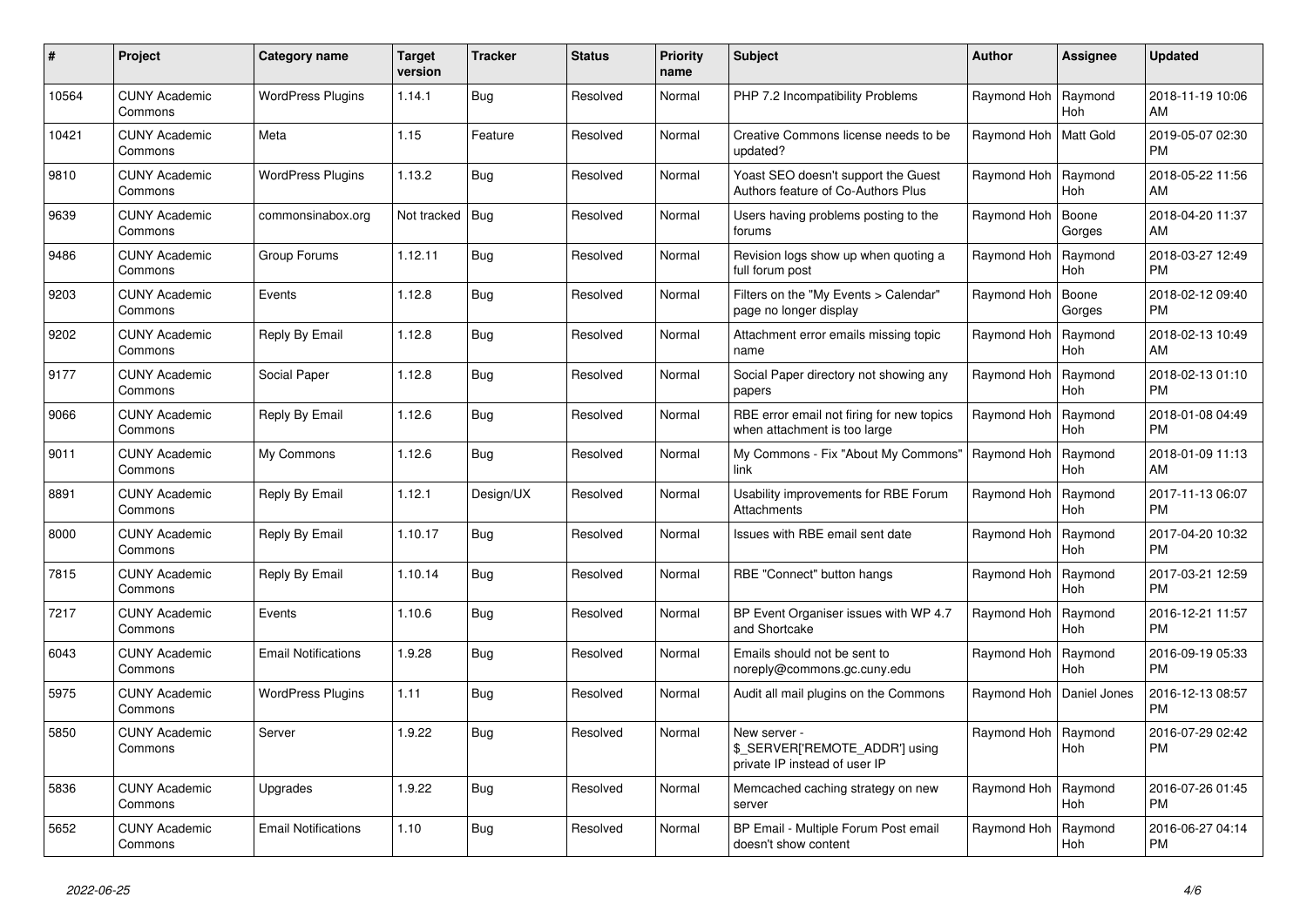| $\#$  | Project                         | <b>Category name</b>       | <b>Target</b><br>version | <b>Tracker</b> | <b>Status</b> | <b>Priority</b><br>name | <b>Subject</b>                                                                                       | <b>Author</b> | Assignee              | <b>Updated</b>                |
|-------|---------------------------------|----------------------------|--------------------------|----------------|---------------|-------------------------|------------------------------------------------------------------------------------------------------|---------------|-----------------------|-------------------------------|
| 5257  | <b>CUNY Academic</b><br>Commons | Social Paper               | 1.9.9                    | <b>Bug</b>     | Resolved      | Normal                  | Social Paper: Comment indicator<br>disappears after adding a comment to a<br>paragraph with no count | Raymond Hoh   | Raymond<br>Hoh        | 2016-02-25 03:07<br><b>PM</b> |
| 4985  | <b>CUNY Academic</b><br>Commons | ZenDesk                    | 1.9.32                   | Bug            | Resolved      | Normal                  | ZenDesk Feedback Tab is being<br>deprecated                                                          | Raymond Hoh   | Raymond<br>Hoh        | 2016-11-01 10:20<br>AM        |
| 4083  | <b>CUNY Academic</b><br>Commons | My Commons                 | 1.8.1                    | Bug            | Resolved      | Normal                  | My Commons: New users see empty<br>'group joined" activity items                                     | Raymond Hoh   | Raymond<br><b>Hoh</b> | 2015-05-26 09:37<br>AM        |
| 4073  | <b>CUNY Academic</b><br>Commons | Group Forums               | 1.9                      | Bug            | Resolved      | Normal                  | Group forum search should show within<br>group layout                                                | Raymond Hoh   | Raymond<br><b>Hoh</b> | 2015-11-10 06:34<br><b>PM</b> |
| 3792  | <b>CUNY Academic</b><br>Commons | My Commons                 | 1.7.13                   | Bug            | Resolved      | Normal                  | My Commons adjustments for<br>BuddyPress 2.2                                                         | Raymond Hoh   | Raymond<br><b>Hoh</b> | 2015-02-21 06:48<br><b>PM</b> |
| 3781  | <b>CUNY Academic</b><br>Commons | <b>Email Notifications</b> | 1.7.11                   | <b>Bug</b>     | Resolved      | Normal                  | Plain-text email formatting issues                                                                   | Raymond Hoh   | Raymond<br>Hoh        | 2015-02-02 01:27<br>AM        |
| 3780  | <b>CUNY Academic</b><br>Commons | WordPress (misc)           | 1.10                     | <b>Bug</b>     | Resolved      | Normal                  | wp-login.php template styling                                                                        | Raymond Hoh   | Raymond<br><b>Hoh</b> | 2016-08-24 06:30<br>AM        |
| 3402  | <b>CUNY Academic</b><br>Commons | <b>WordPress Themes</b>    | 1.6.14                   | <b>Bug</b>     | Resolved      | Normal                  | Clicking subnav tabs on "News" tab does<br>not work                                                  | Raymond Hoh   | Raymond<br><b>Hoh</b> | 2014-08-25 10:09<br><b>PM</b> |
| 2263  | <b>CUNY Academic</b><br>Commons | WordPress (misc)           | 1.4.13                   | <b>Bug</b>     | Resolved      | Normal                  | Google Docs Shortcode doesn't support<br>older presentations                                         | Raymond Hoh   | Raymond<br>Hoh        | 2012-12-11 06:48<br><b>PM</b> |
| 2054  | <b>CUNY Academic</b><br>Commons | WordPress (misc)           | 1.4.3                    | <b>Bug</b>     | Resolved      | Normal                  | Fix errors in BP External Activity                                                                   | Raymond Hoh   | Raymond<br>Hoh        | 2012-08-23 01:27<br><b>PM</b> |
| 1856  | CUNY Academic<br>Commons        | WordPress (misc)           | 1.4                      | <b>Bug</b>     | Resolved      | Normal                  | htpasswd on cdev conflicting with WP<br>cron                                                         | Raymond Hoh   | Raymond<br>Hoh        | 2012-04-24 03:19<br><b>PM</b> |
| 725   | <b>CUNY Academic</b><br>Commons | BuddyPress (misc)          | 1.2.1                    | <b>Bug</b>     | Resolved      | Normal                  | BP Group Email Subscription - Double<br>notifications                                                | Raymond Hoh   | Boone<br>Gorges       | 2011-05-04 09:28<br>AM        |
| 788   | <b>CUNY Academic</b><br>Commons | WordPress (misc)           | 1.2.3                    | <b>Bug</b>     | Resolved      | Low                     | bp-nelo/functions.php - Remove<br>redundant BP textdomain call                                       | Raymond Hoh   | Raymond<br>Hoh        | 2011-06-02 05:05<br><b>PM</b> |
| 787   | <b>CUNY Academic</b><br>Commons | WordPress (misc)           | 1.3                      | <b>Bug</b>     | Resolved      | Low                     | bp-nelo/footer.php - Remove<br>"get option('tn wpmu goggle code')"<br>line                           | Raymond Hoh   | Boone<br>Gorges       | 2011-06-06 09:37<br>AM        |
| 776   | <b>CUNY Academic</b><br>Commons | BuddyPress (misc)          | 1.2.3                    | <b>Bug</b>     | Resolved      | Low                     | Make sure Blog Authors menu doesn't<br>overflow off visible screen                                   | Raymond Hoh   | Raymond<br><b>Hoh</b> | 2011-06-02 09:18<br>AM        |
| 7825  | <b>CUNY Academic</b><br>Commons | WordPress (misc)           | Not tracked              | Bug            | Rejected      | High                    | WP Cron fails to spawn on production                                                                 | Raymond Hoh   |                       | 2017-03-27 05:56<br><b>PM</b> |
| 13614 | <b>NYCDH Community</b><br>Site  |                            |                          | Maintenance    | Duplicate     | Normal                  | New version of Avada                                                                                 | Raymond Hoh   | Jesse<br>Merandy      | 2021-01-22 02:24<br><b>PM</b> |
| 14276 | <b>CUNY Academic</b><br>Commons | Cavalcade                  | Not tracked              | Bug            | Deferred      | Normal                  | Increase number of workers in Cavalcade                                                              | Raymond Hoh   | Raymond<br>Hoh        | 2021-11-16 02:34<br><b>PM</b> |